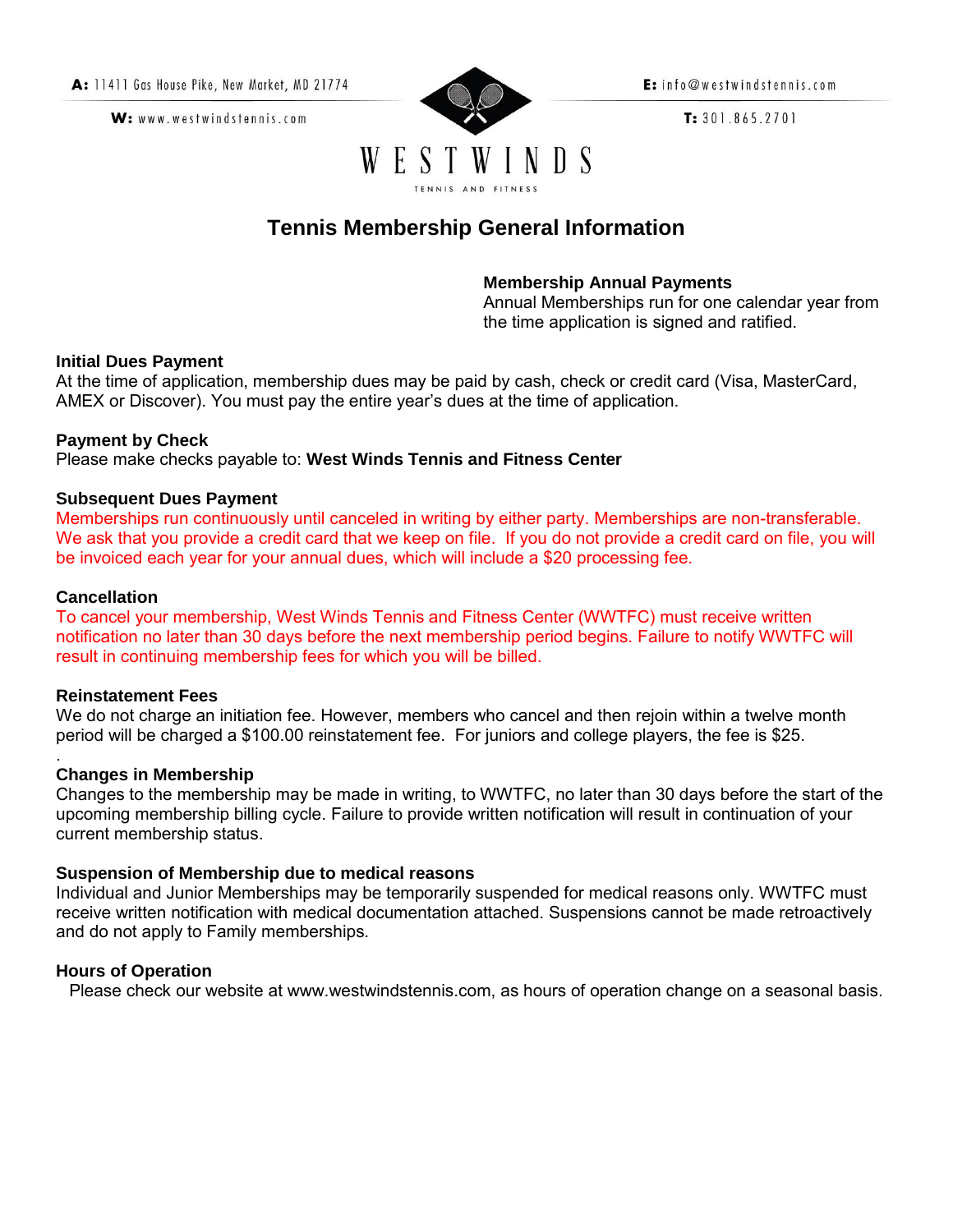A: 11411 Gas House Pike, New Market, MD 21774

W: www.westwindstennis.com



E: info@westwindstennis.com

 $T: 301.865.2701$ 

# **West Winds Tennis Membership Agreement**

| <b>Membership Type</b> | <b>Requirements</b>                                                                                                      |       |  |  |
|------------------------|--------------------------------------------------------------------------------------------------------------------------|-------|--|--|
|                        |                                                                                                                          | Fee   |  |  |
| Family                 | Immediate family members, including dependents 18 years and under,<br>or 21 and under if enrolled as a full-time student | \$350 |  |  |
| <b>Individual</b>      | 19 years of age and older                                                                                                | \$180 |  |  |
| Junior                 | 18 years of age and under                                                                                                | \$100 |  |  |

# **MEMBERSHIP BENEFITS**

- Members may take part in member-only events and will receive member rates for clinics, lessons, and socials.
- Members receive free daylight outdoor tennis.
- Members have the ability to reserve contract time for the season.
- Members can reserve court time 2 weeks in advance, non-members are 2 days.

# **JUNIOR MEMBERSHIP BENEFITS**

- Members receive member rates for clinics, lessons, and socials.
- Members receive free daylight outdoor tennis.